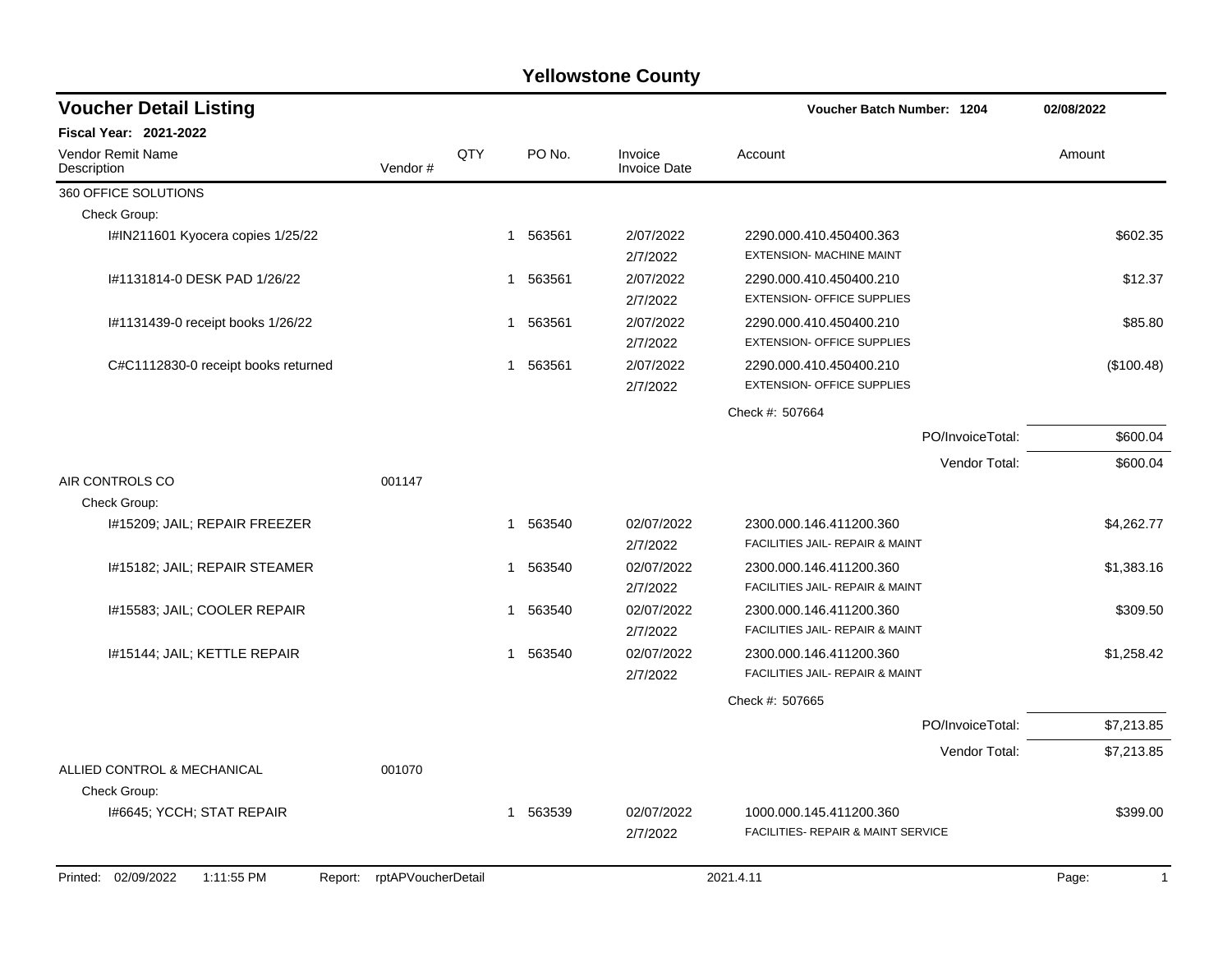| <b>Voucher Detail Listing</b>                 |                            |     |                       |                                | Voucher Batch Number: 1204                                    |                  | 02/08/2022                       |
|-----------------------------------------------|----------------------------|-----|-----------------------|--------------------------------|---------------------------------------------------------------|------------------|----------------------------------|
| <b>Fiscal Year: 2021-2022</b>                 |                            |     |                       |                                |                                                               |                  |                                  |
| <b>Vendor Remit Name</b><br>Description       | Vendor#                    | QTY | PO No.                | Invoice<br><b>Invoice Date</b> | Account                                                       |                  | Amount                           |
|                                               |                            |     |                       |                                | Check #: 507666                                               |                  |                                  |
|                                               |                            |     |                       |                                |                                                               | PO/InvoiceTotal: | \$399.00                         |
|                                               |                            |     |                       |                                |                                                               | Vendor Total:    | \$399.00                         |
| AUTOMATED MAINTENANCE SER<br>Check Group:     | 021399                     |     |                       |                                |                                                               |                  |                                  |
| I#78573; YCCH; JANITORIAL SVC JAN             |                            |     | 1 563551              | 02/07/2022<br>2/7/2022         | 1000.000.145.411200.367<br>FACILITIES- JANITORIAL SERVICES    |                  | \$14,938.50                      |
|                                               |                            |     |                       |                                | Check #: 507667                                               |                  |                                  |
|                                               |                            |     |                       |                                |                                                               | PO/InvoiceTotal: | \$14,938.50                      |
|                                               |                            |     |                       |                                |                                                               | Vendor Total:    | \$14,938.50                      |
| <b>BARGREEN ELLINGSON INC</b><br>Check Group: | 046659                     |     |                       |                                |                                                               |                  |                                  |
| I#10174730; YCCH; TOWELS 1/29/22              |                            |     | 1 563553              | 02/07/2022<br>2/7/2022         | 1000.000.145.411200.224<br>FACILITIES- JANITORIAL SUPPLIES    |                  | \$719.82                         |
|                                               |                            |     |                       |                                | Check #: 507668                                               |                  |                                  |
|                                               |                            |     |                       |                                |                                                               | PO/InvoiceTotal: | \$719.82                         |
|                                               |                            |     |                       |                                |                                                               | Vendor Total:    | \$719.82                         |
| <b>BOBCAT OF BIG SKY INC</b>                  |                            |     |                       |                                |                                                               |                  |                                  |
| Check Group:                                  |                            |     |                       |                                |                                                               |                  |                                  |
| 1#8017; YCCH; BOBCAT REPAIR                   |                            |     | 563558                | 02/07/2022<br>2/7/2022         | 1000.000.145.411200.360<br>FACILITIES- REPAIR & MAINT SERVICE |                  | \$697.42                         |
| I#86278; YCCH; COVER                          |                            |     | 563558<br>$\mathbf 1$ | 02/07/2022<br>2/7/2022         | 1000.000.145.411200.360<br>FACILITIES- REPAIR & MAINT SERVICE |                  | \$20.74                          |
|                                               |                            |     |                       |                                | Check #: 507669                                               |                  |                                  |
|                                               |                            |     |                       |                                |                                                               | PO/InvoiceTotal: | \$718.16                         |
|                                               |                            |     |                       |                                |                                                               | Vendor Total:    | \$718.16                         |
| COOLEY, CALLIE                                |                            |     |                       |                                |                                                               |                  |                                  |
| Check Group:                                  |                            |     |                       |                                |                                                               |                  |                                  |
| Jan 2022 mileage                              |                            |     | 563565<br>1           | 2/07/2022<br>2/7/2022          | 2290.000.410.450400.370<br><b>EXTENSION- TRAVEL</b>           |                  | \$52.65                          |
| Printed: 02/09/2022<br>1:11:55 PM             | Report: rptAPVoucherDetail |     |                       |                                | 2021.4.11                                                     |                  | $\overline{\mathbf{c}}$<br>Page: |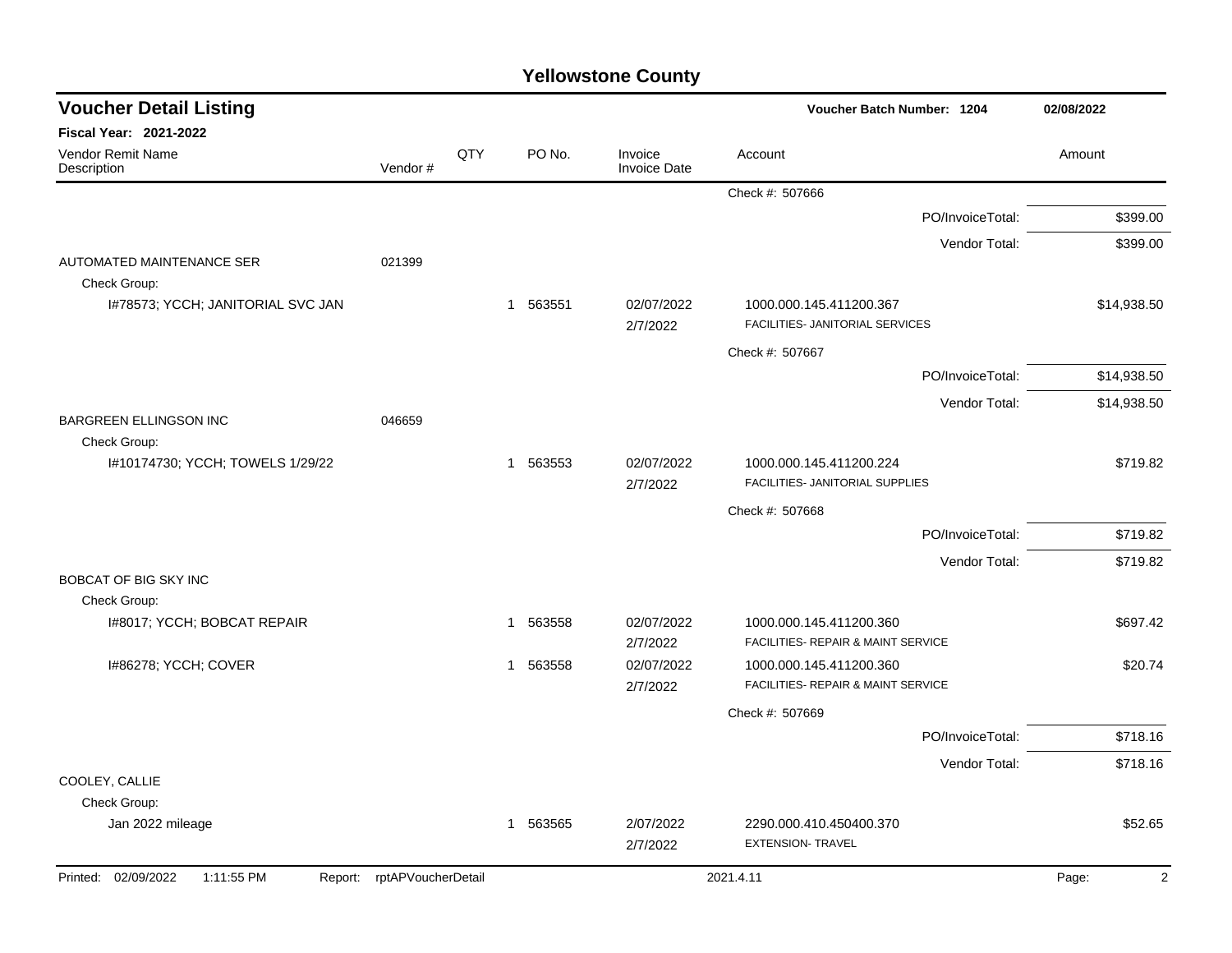| <b>Voucher Detail Listing</b>                            |                    |     |                          |                                | Voucher Batch Number: 1204                                     | 02/08/2022 |
|----------------------------------------------------------|--------------------|-----|--------------------------|--------------------------------|----------------------------------------------------------------|------------|
| Fiscal Year: 2021-2022                                   |                    |     |                          |                                |                                                                |            |
| Vendor Remit Name<br>Description                         | Vendor#            | QTY | PO No.                   | Invoice<br><b>Invoice Date</b> | Account                                                        | Amount     |
|                                                          |                    |     |                          |                                | Check #: 507670                                                |            |
|                                                          |                    |     |                          |                                | PO/InvoiceTotal:                                               | \$52.65    |
|                                                          |                    |     |                          |                                | Vendor Total:                                                  | \$52.65    |
| COTTER'S SEWER & PORTABLE TOILET SERVICE<br>Check Group: | 045753             |     |                          |                                |                                                                |            |
| I#378700011422; JAIL; CLEAR DRAIN                        |                    |     | 563549<br>1              | 02/07/2022<br>2/7/2022         | 2300.000.146.411200.360<br>FACILITIES JAIL- REPAIR & MAINT     | \$140.00   |
| 1#37890011822; JAIL; CLEAR LINE                          |                    |     | 563549<br>1              | 02/07/2022<br>2/7/2022         | 2300.000.146.411200.360<br>FACILITIES JAIL- REPAIR & MAINT     | \$300.00   |
| I#38033012622; JAIL; CLEAR DRAIN                         |                    |     | 563549<br>1              | 02/07/2022<br>2/7/2022         | 2300.000.146.411200.360<br>FACILITIES JAIL- REPAIR & MAINT     | \$187.50   |
|                                                          |                    |     |                          |                                | Check #: 507671                                                |            |
|                                                          |                    |     |                          |                                | PO/InvoiceTotal:                                               | \$627.50   |
|                                                          |                    |     |                          |                                | Vendor Total:                                                  | \$627.50   |
| <b>DON'S CAR WASH</b><br>Check Group:                    | 002650             |     |                          |                                |                                                                |            |
| I#01311504113; YCCH; CAR WASH 1/31/22                    |                    |     | 563541<br>1              | 02/07/2022<br>2/7/2022         | 1000.000.145.411200.360<br>FACILITIES- REPAIR & MAINT SERVICE  | \$5.00     |
|                                                          |                    |     |                          |                                | Check #: 507672                                                |            |
|                                                          |                    |     |                          |                                | PO/InvoiceTotal:                                               | \$5.00     |
|                                                          |                    |     |                          |                                | Vendor Total:                                                  | \$5.00     |
| E & JK ENTERPRISES INC<br>Check Group:                   |                    |     |                          |                                |                                                                |            |
| I#Q614227 DEPOSIT PICKUP JAN 2022                        |                    |     | 563554<br>$\overline{1}$ | 02/07/2022<br>2/7/2022         | 1000.000.113.410540.398<br>TREASURER-VARIABLE CONTRACT SERVICE | \$308.00   |
|                                                          |                    |     |                          |                                | Check #: 507673                                                |            |
|                                                          |                    |     |                          |                                | PO/InvoiceTotal:                                               | \$308.00   |
|                                                          |                    |     |                          |                                | Vendor Total:                                                  | \$308.00   |
| ECOLAB PEST ELIMINATION DIVISION<br>Check Group:         |                    |     |                          |                                |                                                                |            |
| Printed: 02/09/2022<br>1:11:55 PM<br>Report:             | rptAPVoucherDetail |     |                          |                                | 2021.4.11                                                      | 3<br>Page: |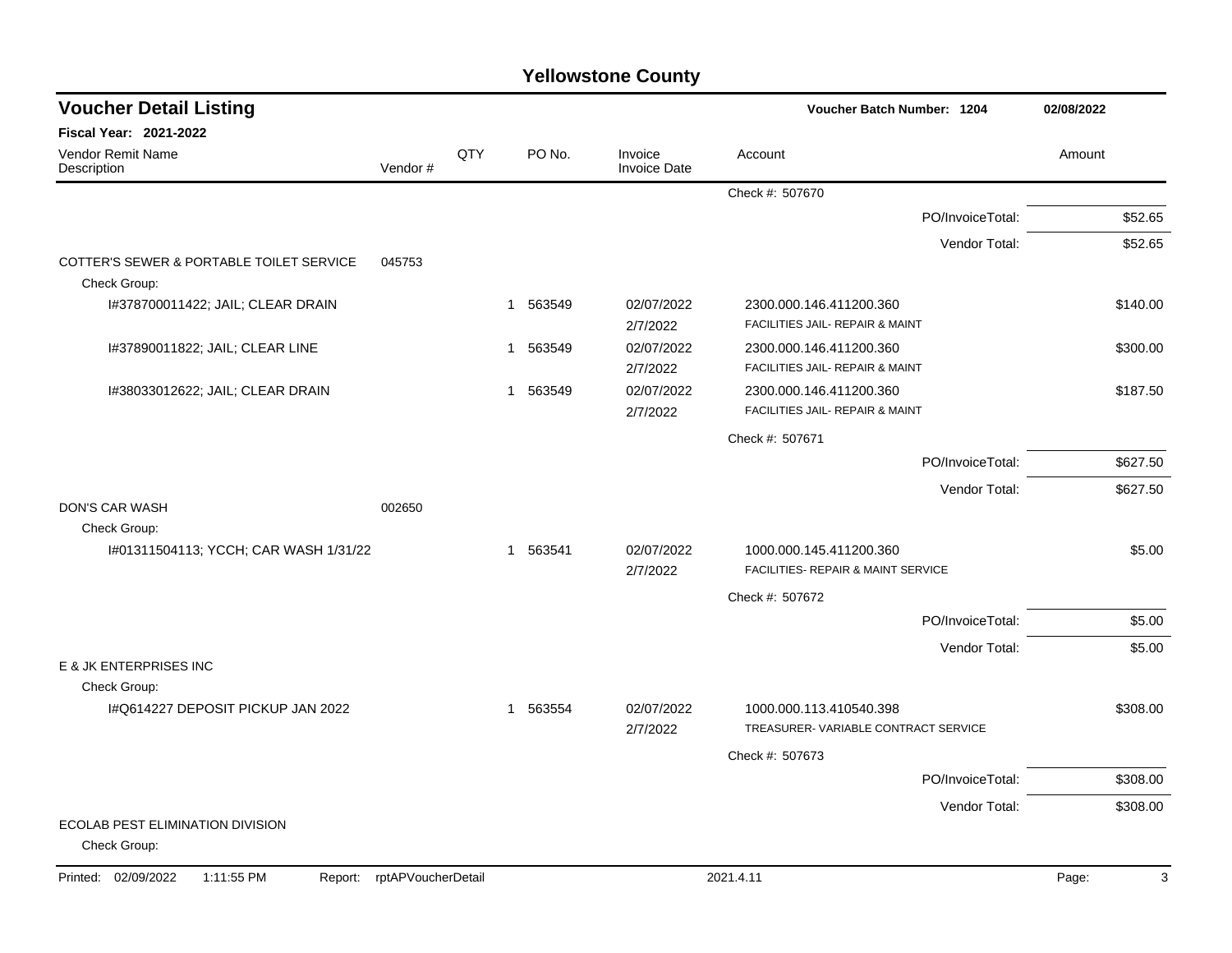|                                                                 |     |   |          | <b>Yellowstone County</b>      |                                                            |                  |            |
|-----------------------------------------------------------------|-----|---|----------|--------------------------------|------------------------------------------------------------|------------------|------------|
| <b>Voucher Detail Listing</b>                                   |     |   |          |                                | Voucher Batch Number: 1204                                 |                  | 02/08/2022 |
| <b>Fiscal Year: 2021-2022</b>                                   |     |   |          |                                |                                                            |                  |            |
| Vendor Remit Name<br>Vendor#<br>Description                     | QTY |   | PO No.   | Invoice<br><b>Invoice Date</b> | Account                                                    |                  | Amount     |
| I#6126700; JAIL; PEST CONTROL 1/24/22                           |     |   | 1 563563 | 02/07/2022<br>2/7/2022         | 2300.000.146.411200.360<br>FACILITIES JAIL- REPAIR & MAINT |                  | \$90.96    |
| I#6126699; JAIL; PEST CONTROL 1/24/22                           |     | 1 | 563563   | 02/07/2022<br>2/7/2022         | 2300.000.146.411200.360<br>FACILITIES JAIL- REPAIR & MAINT |                  | \$217.54   |
|                                                                 |     |   |          |                                | Check #: 507674                                            |                  |            |
|                                                                 |     |   |          |                                |                                                            | PO/InvoiceTotal: | \$308.50   |
|                                                                 |     |   |          |                                |                                                            | Vendor Total:    | \$308.50   |
| EDAM'S TIRE & AUTOMOTIVE<br>Check Group:                        |     |   |          |                                |                                                            |                  |            |
| I#20918; OIL CHANGE-CARAVAN 1/26/22                             |     |   | 1 563560 | 02/07/2022<br>2/7/2022         | 1000.000.199.411800.231<br>MISC- GAS/OIL/GREASE            |                  | \$39.95    |
|                                                                 |     |   |          |                                | Check #: 507675                                            |                  |            |
|                                                                 |     |   |          |                                |                                                            | PO/InvoiceTotal: | \$39.95    |
|                                                                 |     |   |          |                                |                                                            | Vendor Total:    | \$39.95    |
| <b>FASTENAL COMPANY</b><br>Check Group:                         |     |   |          |                                |                                                            |                  |            |
| I#MTBLL85998; JAIL; FILTERS                                     |     | 1 | 563566   | 02/07/2022<br>2/7/2022         | 2300.000.146.411200.360<br>FACILITIES JAIL- REPAIR & MAINT |                  | \$97.36    |
|                                                                 |     |   |          |                                | Check #: 507676                                            |                  |            |
|                                                                 |     |   |          |                                |                                                            | PO/InvoiceTotal: | \$97.36    |
|                                                                 |     |   |          |                                |                                                            | Vendor Total:    | \$97.36    |
| <b>GREAT WEST ENGINEERING</b><br>Check Group:                   |     |   |          |                                |                                                            |                  |            |
| I#25565 PROJECT 2-21125 BRIDGE REPLACEMENT                      |     |   | 1 563465 | 2/3/2022                       | 2130.000.402.430244.354                                    |                  | \$1,447.75 |
| 28-32                                                           |     |   |          | 2/3/2022                       | BRIDGE- ENGINEERING/TESTING                                |                  |            |
| I#25566 PROJECT 2-21127 MCEP BRIDGE EVAL                        |     |   | 1 563465 | 2/3/2022<br>2/3/2022           | 2130.000.402.430244.354<br>BRIDGE- ENGINEERING/TESTING     |                  | \$311.50   |
| I#25567 PROJECT 2-21127 BRIDGE DECK REPAIRS                     |     |   | 1 563465 | 2/3/2022<br>2/3/2022           | 2130.000.402.430244.354<br>BRIDGE- ENGINEERING/TESTING     |                  | \$2,925.00 |
|                                                                 |     |   |          |                                | Check #: 507647                                            |                  |            |
| Printed: 02/09/2022<br>1:11:55 PM<br>Report: rptAPVoucherDetail |     |   |          |                                | 2021.4.11                                                  |                  | Page:<br>4 |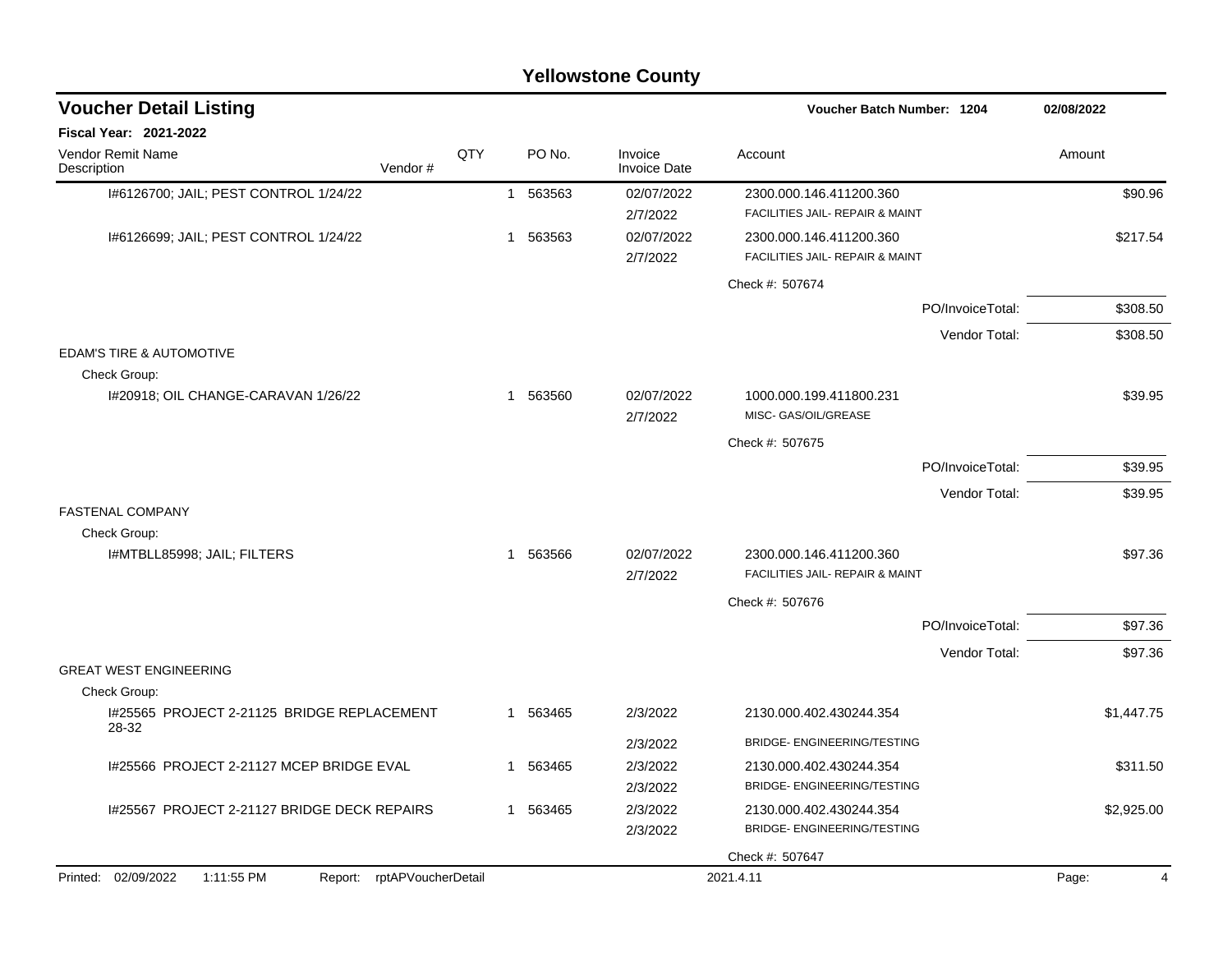| <b>Voucher Detail Listing</b>                  |                    |     |                        |                                | <b>Voucher Batch Number: 1204</b>                             | 02/08/2022 |
|------------------------------------------------|--------------------|-----|------------------------|--------------------------------|---------------------------------------------------------------|------------|
| <b>Fiscal Year: 2021-2022</b>                  |                    |     |                        |                                |                                                               |            |
| Vendor Remit Name<br>Description               | Vendor#            | QTY | PO No.                 | Invoice<br><b>Invoice Date</b> | Account                                                       | Amount     |
|                                                |                    |     |                        |                                | PO/InvoiceTotal:                                              | \$4,684.25 |
|                                                |                    |     |                        |                                | Vendor Total:                                                 | \$4,684.25 |
| <b>HOBART</b><br>Check Group:                  | 040580             |     |                        |                                |                                                               |            |
| I#FD680274; JAIL; REPAIR MIXER                 |                    |     | 1 563545               | 02/07/2022<br>2/7/2022         | 2300.000.146.411200.360<br>FACILITIES JAIL- REPAIR & MAINT    | \$2,064.02 |
|                                                |                    |     |                        |                                | Check #: 507648                                               |            |
|                                                |                    |     |                        |                                | PO/InvoiceTotal:                                              | \$2,064.02 |
|                                                |                    |     |                        |                                | Vendor Total:                                                 | \$2,064.02 |
| HOMETOWN MECHANICAL INC.                       |                    |     |                        |                                |                                                               |            |
| Check Group:<br>I#11738; YCCH; YCSO PUMP MOTOR |                    |     | 1 563569               | 02/07/2022<br>2/7/2022         | 1000.000.145.411200.360<br>FACILITIES- REPAIR & MAINT SERVICE | \$2,611.95 |
|                                                |                    |     |                        |                                | Check #: 507649                                               |            |
|                                                |                    |     |                        |                                | PO/InvoiceTotal:                                              | \$2,611.95 |
|                                                |                    |     |                        |                                | Vendor Total:                                                 | \$2,611.95 |
| <b>IDSTROM, LESLIE</b><br>Check Group:         |                    |     |                        |                                |                                                               |            |
| Reimburse Sams Club Plates/Bowls 1/27/22       |                    |     | 563559<br>$\mathbf{1}$ | 02/07/2022<br>2/7/2022         | 2290.000.410.450400.210<br><b>EXTENSION- OFFICE SUPPLIES</b>  | \$30.85    |
| Reimburse Amazon Owl Case 1/26/22              |                    |     | 563559<br>$\mathbf{1}$ | 02/07/2022<br>2/7/2022         | 2290.000.410.450400.210<br><b>EXTENSION- OFFICE SUPPLIES</b>  | \$199.95   |
|                                                |                    |     |                        |                                | Check #: 507650                                               |            |
|                                                |                    |     |                        |                                | PO/InvoiceTotal:                                              | \$230.80   |
|                                                |                    |     |                        |                                | Vendor Total:                                                 | \$230.80   |
| INTERSTATE POWER SYSTEMS INC<br>Check Group:   | 045081             |     |                        |                                |                                                               |            |
| I#R007055177; JAIL; REPAIR GENERATOR           |                    |     | 563548<br>$\mathbf{1}$ | 02/07/2022<br>2/7/2022         | 2300.000.146.411200.360<br>FACILITIES JAIL- REPAIR & MAINT    | \$277.00   |
| Printed: 02/09/2022<br>1:11:55 PM<br>Report:   | rptAPVoucherDetail |     |                        |                                | 2021.4.11                                                     | 5<br>Page: |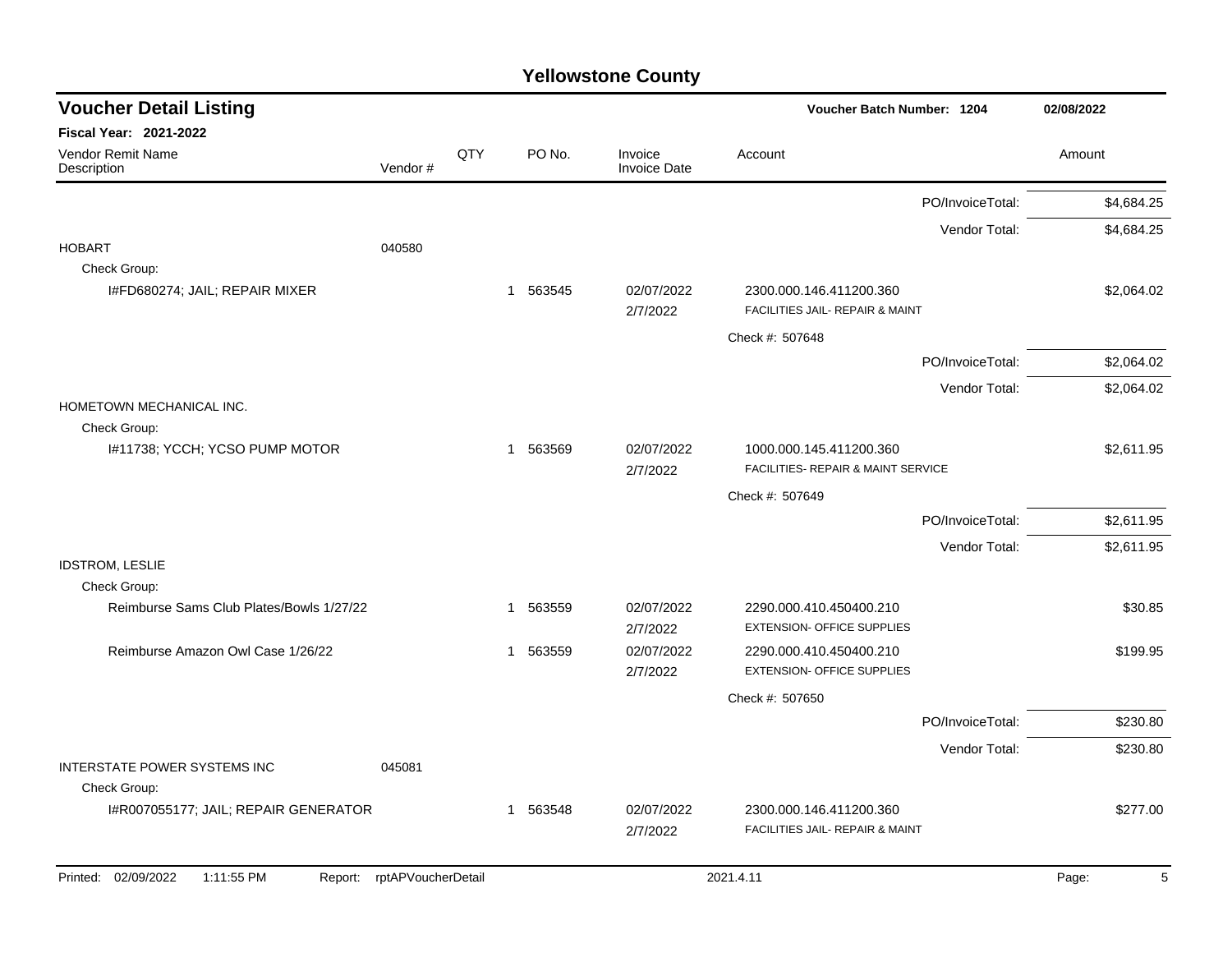| <b>Voucher Detail Listing</b>                                         |     |                        |                                | <b>Voucher Batch Number: 1204</b>                                     | 02/08/2022 |
|-----------------------------------------------------------------------|-----|------------------------|--------------------------------|-----------------------------------------------------------------------|------------|
| <b>Fiscal Year: 2021-2022</b>                                         |     |                        |                                |                                                                       |            |
| <b>Vendor Remit Name</b><br>Description<br>Vendor#                    | QTY | PO No.                 | Invoice<br><b>Invoice Date</b> | Account                                                               | Amount     |
| I#ROO7055146; JAIL; ANNUAL GENERATOR PM                               |     | 563548<br>$\mathbf{1}$ | 02/07/2022<br>2/7/2022         | 2300.000.146.411200.360<br>FACILITIES JAIL- REPAIR & MAINT            | \$1,752.07 |
| I#ROO7055147; JAIL; ANNUAL GENERATOR PM                               |     | 563548<br>1            | 02/07/2022<br>2/7/2022         | 2300.000.146.411200.360<br>FACILITIES JAIL- REPAIR & MAINT            | \$1,823.14 |
|                                                                       |     |                        |                                | Check #: 507651                                                       |            |
|                                                                       |     |                        |                                | PO/InvoiceTotal:                                                      | \$3,852.21 |
|                                                                       |     |                        |                                | Vendor Total:                                                         | \$3,852.21 |
| <b>JTLS MECHANICAL</b><br>Check Group:                                |     |                        |                                |                                                                       |            |
| I#1573; Miller Bldg Rebuild drive motor/bearings & labor              |     | 563568<br>$\mathbf{1}$ | 2/07/2022<br>2/7/2022          | 1000.000.145.411200.360<br>FACILITIES- REPAIR & MAINT SERVICE         | \$436.10   |
| I#1612; Miller Bldg Repair toilet/labor                               |     | 563568<br>1            | 2/07/2022<br>2/7/2022          | 1000.000.145.411200.360<br>FACILITIES- REPAIR & MAINT SERVICE         | \$697.05   |
| I#1647; Miller Bldg Bathroom Maint 1/28/22                            |     | 563568                 | 2/07/2022<br>2/7/2022          | 1000.000.145.411200.360<br>FACILITIES- REPAIR & MAINT SERVICE         | \$123.75   |
| I#1649; Miller Bldg Compressor Maint 1/28/22                          |     | 563568<br>1            | 2/07/2022<br>2/7/2022          | 1000.000.145.411200.360<br>FACILITIES- REPAIR & MAINT SERVICE         | \$460.56   |
| 1#1595; Miller Bldg Maint Contract 1/3-31/22                          |     | 563568<br>1            | 2/07/2022<br>2/7/2022          | 1000.000.145.411200.360<br>FACILITIES- REPAIR & MAINT SERVICE         | \$1,500.00 |
| I#1595 Miller Bldg Maint additional mthly hourly charges              |     | 563568<br>$\mathbf{1}$ | 2/07/2022<br>2/7/2022          | 1000.000.145.411200.360<br>FACILITIES- REPAIR & MAINT SERVICE         | \$65.00    |
|                                                                       |     |                        |                                | Check #: 507652                                                       |            |
|                                                                       |     |                        |                                | PO/InvoiceTotal:                                                      | \$3,282.46 |
|                                                                       |     |                        |                                | Vendor Total:                                                         | \$3,282.46 |
| KINGS ACE HARDWARE, STATE<br>Check Group:                             |     |                        |                                |                                                                       |            |
| 1#746132/2; YCCH; BRUSH 12/31/21                                      |     | 563562<br>1            | 02/07/2022<br>2/7/2022         | 1000.000.145.411200.360<br>FACILITIES- REPAIR & MAINT SERVICE         | \$19.98    |
| I#746373/2; JAIL; ANITFREEZ 1/13/22                                   |     | 563562<br>$\mathbf{1}$ | 02/07/2022<br>2/7/2022         | 2300.000.146.411200.360<br><b>FACILITIES JAIL- REPAIR &amp; MAINT</b> | \$54.96    |
| 02/09/2022<br>Printed:<br>1:11:55 PM<br>Report:<br>rptAPVoucherDetail |     |                        |                                | 2021.4.11                                                             | Page:<br>6 |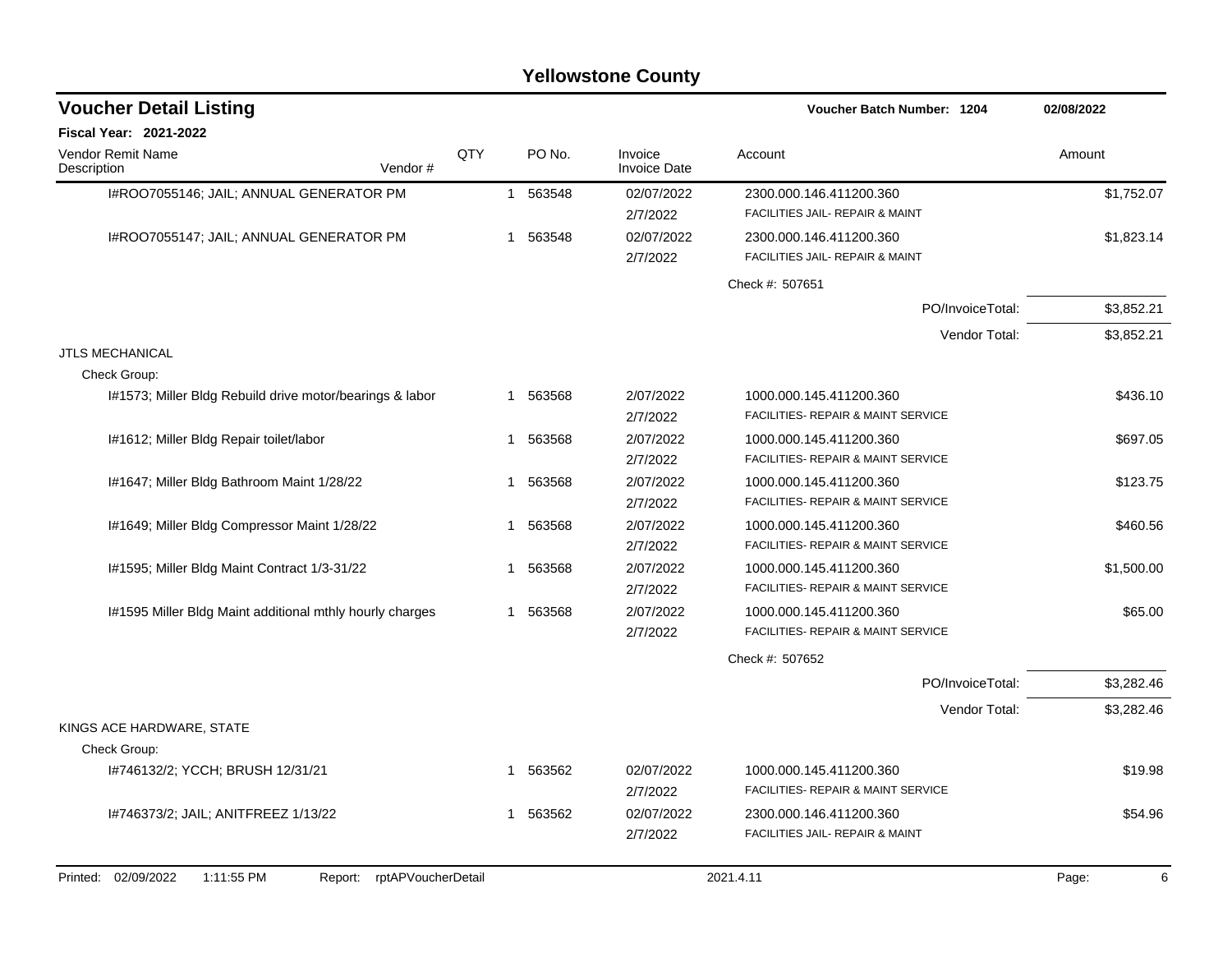|                                             |                            |     |             | <b>Yellowstone County</b>      |                                                                 |                  |            |
|---------------------------------------------|----------------------------|-----|-------------|--------------------------------|-----------------------------------------------------------------|------------------|------------|
| <b>Voucher Detail Listing</b>               |                            |     |             |                                | Voucher Batch Number: 1204                                      |                  | 02/08/2022 |
| Fiscal Year: 2021-2022                      |                            |     |             |                                |                                                                 |                  |            |
| Vendor Remit Name<br>Description            | Vendor#                    | QTY | PO No.      | Invoice<br><b>Invoice Date</b> | Account                                                         |                  | Amount     |
| I#746476/2; JAIL; J BEND 1/19/22            |                            |     | 1 563562    | 02/07/2022                     | 2300.000.146.411200.360                                         |                  | \$19.99    |
|                                             |                            |     |             | 2/7/2022                       | FACILITIES JAIL- REPAIR & MAINT                                 |                  |            |
|                                             |                            |     |             |                                | Check #: 507653                                                 |                  |            |
|                                             |                            |     |             |                                |                                                                 | PO/InvoiceTotal: | \$94.93    |
|                                             |                            |     |             |                                |                                                                 | Vendor Total:    | \$94.93    |
| MIDLAND MECHANICAL                          |                            |     |             |                                |                                                                 |                  |            |
| Check Group:<br>I#377632; JAIL; LEAK REPAIR |                            |     | 1 563564    | 02/07/2022<br>2/7/2022         | 2300.000.146.411200.360<br>FACILITIES JAIL- REPAIR & MAINT      |                  | \$657.50   |
|                                             |                            |     |             |                                | Check #: 507654                                                 |                  |            |
|                                             |                            |     |             |                                |                                                                 | PO/InvoiceTotal: | \$657.50   |
|                                             |                            |     |             |                                |                                                                 | Vendor Total:    | \$657.50   |
| MONTANA INTERACTIVE INC                     |                            |     |             |                                |                                                                 |                  |            |
| Check Group:                                |                            |     |             |                                |                                                                 |                  |            |
| I#2971326 A#102796 JAN 2022 TRP FEES        |                            |     | 1 563555    | 02/07/2022<br>2/7/2022         | 7400.000.000.024069.000<br><b>COMBINED STATE- TRP FEES</b>      |                  | \$1,498.40 |
|                                             |                            |     |             |                                | Check #: 507655                                                 |                  |            |
|                                             |                            |     |             |                                |                                                                 | PO/InvoiceTotal: | \$1,498.40 |
| Check Group:                                |                            |     |             |                                |                                                                 |                  |            |
| I#2971366; BURN PERMITS 1/31/22             |                            |     | 563556<br>1 | 2/07/2022<br>2/7/2022          | 1000.000.000.323051.000<br><b>GENERAL BURN PERMITS</b>          |                  | \$383.65   |
|                                             |                            |     |             |                                | Check #: 507655                                                 |                  |            |
|                                             |                            |     |             |                                |                                                                 | PO/InvoiceTotal: | \$383.65   |
|                                             |                            |     |             |                                |                                                                 | Vendor Total:    | \$1,882.05 |
| <b>MSU EXTENSION</b>                        | 035815                     |     |             |                                |                                                                 |                  |            |
| Check Group:                                |                            |     |             |                                |                                                                 |                  | \$9,103.16 |
| Jan 2022 agent payroll                      |                            |     | 1 563544    | 02/07/2022<br>2/7/2022         | 2290.000.410.450400.398<br>EXTENSION-VARIABLE CONTRACT SERVICES |                  |            |
|                                             |                            |     |             |                                | Check #: 507656                                                 |                  |            |
|                                             |                            |     |             |                                |                                                                 |                  |            |
| Printed: 02/09/2022<br>1:11:55 PM           | Report: rptAPVoucherDetail |     |             |                                | 2021.4.11                                                       |                  | Page:<br>7 |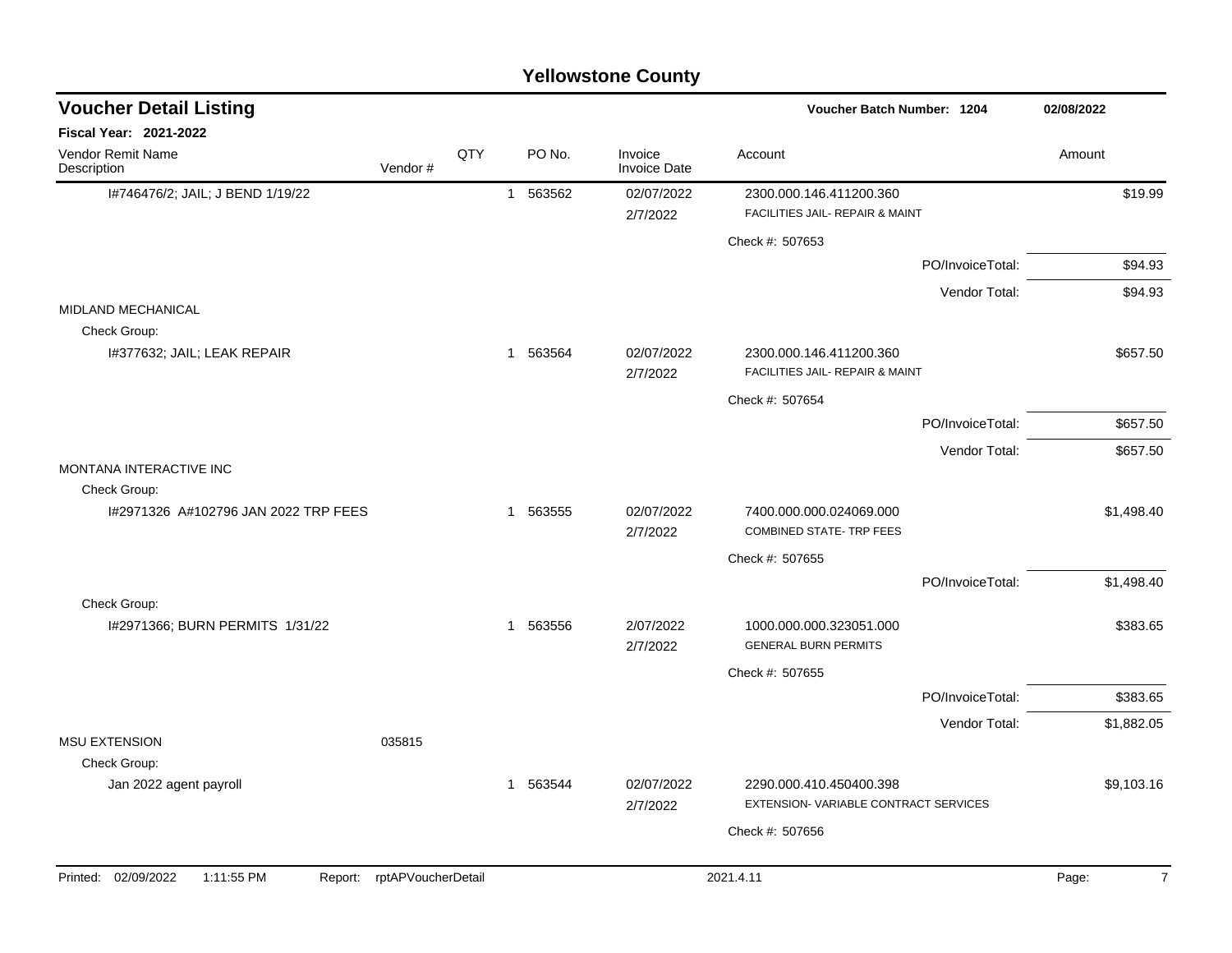| <b>Voucher Detail Listing</b>               |                               |     |              |                                | Voucher Batch Number: 1204            |                  | 02/08/2022 |
|---------------------------------------------|-------------------------------|-----|--------------|--------------------------------|---------------------------------------|------------------|------------|
| Fiscal Year: 2021-2022                      |                               |     |              |                                |                                       |                  |            |
| Vendor Remit Name<br>Description            | Vendor#                       | QTY | PO No.       | Invoice<br><b>Invoice Date</b> | Account                               |                  | Amount     |
|                                             |                               |     |              |                                |                                       | PO/InvoiceTotal: | \$9,103.16 |
|                                             |                               |     |              |                                |                                       | Vendor Total:    | \$9,103.16 |
| <b>NAPA AUTO PARTS</b>                      | 020015                        |     |              |                                |                                       |                  |            |
| Check Group:                                |                               |     |              |                                |                                       |                  |            |
| 1#3977-367257; YCCH; RENEW KIT 1/24/22      |                               |     | 563538<br>1  | 02/07/2022                     | 1000.000.145.411200.360               |                  | \$93.56    |
|                                             |                               |     |              | 2/7/2022                       | FACILITIES- REPAIR & MAINT SERVICE    |                  |            |
| I#4124-226845; YCCH; WATER REPELL 1/21/22   |                               |     | 563538<br>1  | 02/07/2022                     | 1000.000.145.411200.360               |                  | \$26.70    |
|                                             |                               |     |              | 2/7/2022                       | FACILITIES- REPAIR & MAINT SERVICE    |                  |            |
| I#3977-370077; YCCH; BELT 2/4/22            |                               |     | 563538<br>1  | 02/07/2022                     | 1000.000.145.411200.360               |                  | \$100.38   |
|                                             |                               |     |              | 2/7/2022                       | FACILITIES- REPAIR & MAINT SERVICE    |                  |            |
|                                             |                               |     |              |                                | Check #: 507657                       |                  |            |
|                                             |                               |     |              |                                |                                       | PO/InvoiceTotal: | \$220.64   |
|                                             |                               |     |              |                                |                                       | Vendor Total:    | \$220.64   |
| NORTHWESTERN ENERGY                         | 045035                        |     |              |                                |                                       |                  |            |
| Check Group:                                |                               |     |              |                                |                                       |                  |            |
| A#0996564-1; Facilites Riverside Cem 2/3/22 |                               |     | 563546<br>1. | 02/07/2022                     | 1000.000.728.430901.340               |                  | \$14.29    |
|                                             |                               |     |              | 2/7/2022                       | RIVERSIDE CEM- UTILITIES              |                  |            |
| A#0266699-8; Elect Serv Tanglewood 2/3/22   |                               |     | 563546<br>1  | 02/07/2022                     | 2561.000.000.460430.362               |                  | \$48.37    |
|                                             |                               |     |              | 2/7/2022                       | RSID 634M HARRIS PARK MAINT & REPAIRS |                  |            |
|                                             |                               |     |              |                                | Check #: 507658                       |                  |            |
|                                             |                               |     |              |                                |                                       | PO/InvoiceTotal: | \$62.66    |
| Check Group:                                |                               |     |              |                                |                                       |                  |            |
| A#3456425-2 3150 King Ave E 1/31/22         |                               |     | 563547<br>1  | 2/07/2022                      | 2300.000.146.411200.341               |                  | \$93.63    |
|                                             |                               |     |              | 2/7/2022                       | FACILITIES JAIL- ELECTRICITY          |                  |            |
| A#1876379-7 UNMETERED CIRCUIT 2/2/22        |                               |     | 1 563547     | 2/07/2022                      | 1000.000.145.411200.341               |                  | \$34.89    |
|                                             |                               |     |              | 2/7/2022                       | FACILITIES-ELECTRICITY                |                  |            |
|                                             |                               |     |              |                                | Check #: 507658                       |                  |            |
|                                             |                               |     |              |                                |                                       | PO/InvoiceTotal: | \$128.52   |
|                                             |                               |     |              |                                |                                       | Vendor Total:    | \$191.18   |
| PHARM406                                    |                               |     |              |                                |                                       |                  |            |
| Printed: 02/09/2022<br>1:11:55 PM           | rptAPVoucherDetail<br>Report: |     |              |                                | 2021.4.11                             |                  | Page:<br>8 |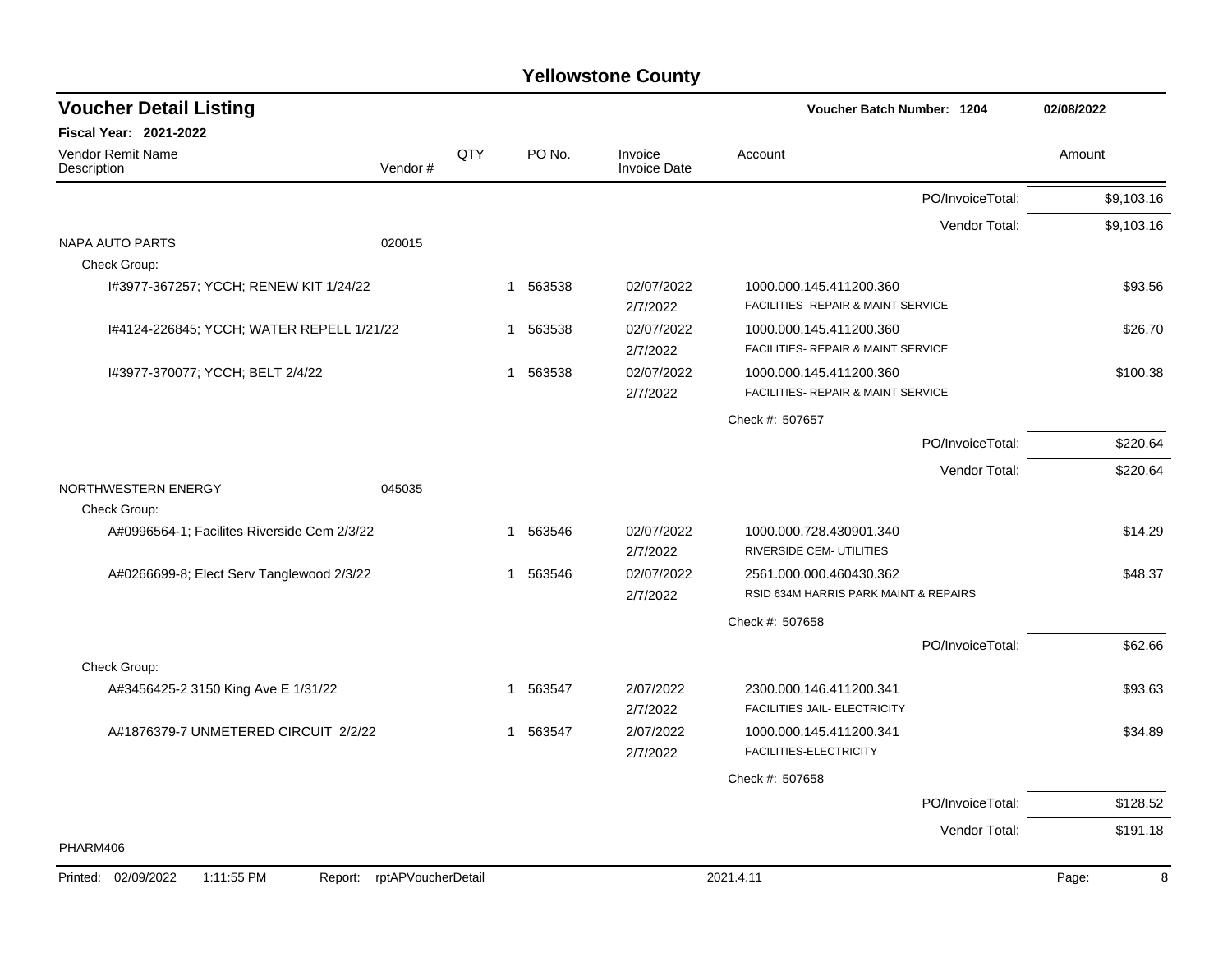|                                         |                            |     |                        | <b>Yellowstone County</b>      |                                                               |            |
|-----------------------------------------|----------------------------|-----|------------------------|--------------------------------|---------------------------------------------------------------|------------|
| <b>Voucher Detail Listing</b>           |                            |     |                        |                                | <b>Voucher Batch Number: 1204</b>                             | 02/08/2022 |
| <b>Fiscal Year: 2021-2022</b>           |                            |     |                        |                                |                                                               |            |
| <b>Vendor Remit Name</b><br>Description | Vendor#                    | QTY | PO No.                 | Invoice<br><b>Invoice Date</b> | Account                                                       | Amount     |
| Check Group:                            |                            |     |                        |                                |                                                               |            |
| I#167023-00 N.M. Meds                   |                            |     | 563567<br>1            | 02/07/2022<br>2/7/2022         | 2399.000.235.420250.356<br>YSC-MEDICAL/OTHER                  | \$11.00    |
| I#165377-00 M.P. Meds                   |                            |     | 563567<br>1.           | 02/07/2022<br>2/7/2022         | 2399.000.235.420250.356<br>YSC- MEDICAL/OTHER                 | \$9.00     |
| I#165950-00 C.P. Meds                   |                            |     | 1 563567               | 02/07/2022<br>2/7/2022         | 2399.000.235.420250.356<br>YSC- MEDICAL/OTHER                 | \$8.00     |
| I#165949-00 C.P. Meds                   |                            |     | 563567<br>1            | 02/07/2022<br>2/7/2022         | 2399.000.235.420250.356<br>YSC-MEDICAL/OTHER                  | \$13.00    |
| I#156447-01 C.P. Meds                   |                            |     | 563567<br>$\mathbf{1}$ | 02/07/2022<br>2/7/2022         | 2399.000.235.420250.356<br>YSC- MEDICAL/OTHER                 | \$17.00    |
| I#164168-00 R.W. Meds                   |                            |     | 1 563567               | 02/07/2022<br>2/7/2022         | 2399.000.235.420250.356<br>YSC-MEDICAL/OTHER                  | \$182.00   |
|                                         |                            |     |                        |                                | Check #: 507659                                               |            |
|                                         |                            |     |                        |                                | PO/InvoiceTotal:                                              | \$240.00   |
|                                         |                            |     |                        |                                | Vendor Total:                                                 | \$240.00   |
| SKYLINE SERVICES INC<br>Check Group:    | 005693                     |     |                        |                                |                                                               |            |
| I#49379; YCCH; CLEAN WINDOWS            |                            |     | 1 563542               | 02/07/2022<br>2/7/2022         | 1000.000.145.411200.360<br>FACILITIES- REPAIR & MAINT SERVICE | \$90.00    |
|                                         |                            |     |                        |                                | Check #: 507660                                               |            |
|                                         |                            |     |                        |                                | PO/InvoiceTotal:                                              | \$90.00    |
| WEST END LOCK & SECURITY INC            | 046477                     |     |                        |                                | Vendor Total:                                                 | \$90.00    |
| Check Group:                            |                            |     |                        |                                |                                                               |            |
| I#112695F; YCCH; LOCK 1/25/22           |                            |     | 1 563550               | 02/07/2022<br>2/7/2022         | 1000.000.145.411200.360<br>FACILITIES- REPAIR & MAINT SERVICE | \$416.00   |
|                                         |                            |     |                        |                                | Check #: 507661                                               |            |
|                                         |                            |     |                        |                                | PO/InvoiceTotal:                                              | \$416.00   |
|                                         |                            |     |                        |                                | Vendor Total:                                                 | \$416.00   |
| Printed: 02/09/2022<br>1:11:55 PM       | Report: rptAPVoucherDetail |     |                        |                                | 2021.4.11                                                     | Page:<br>9 |